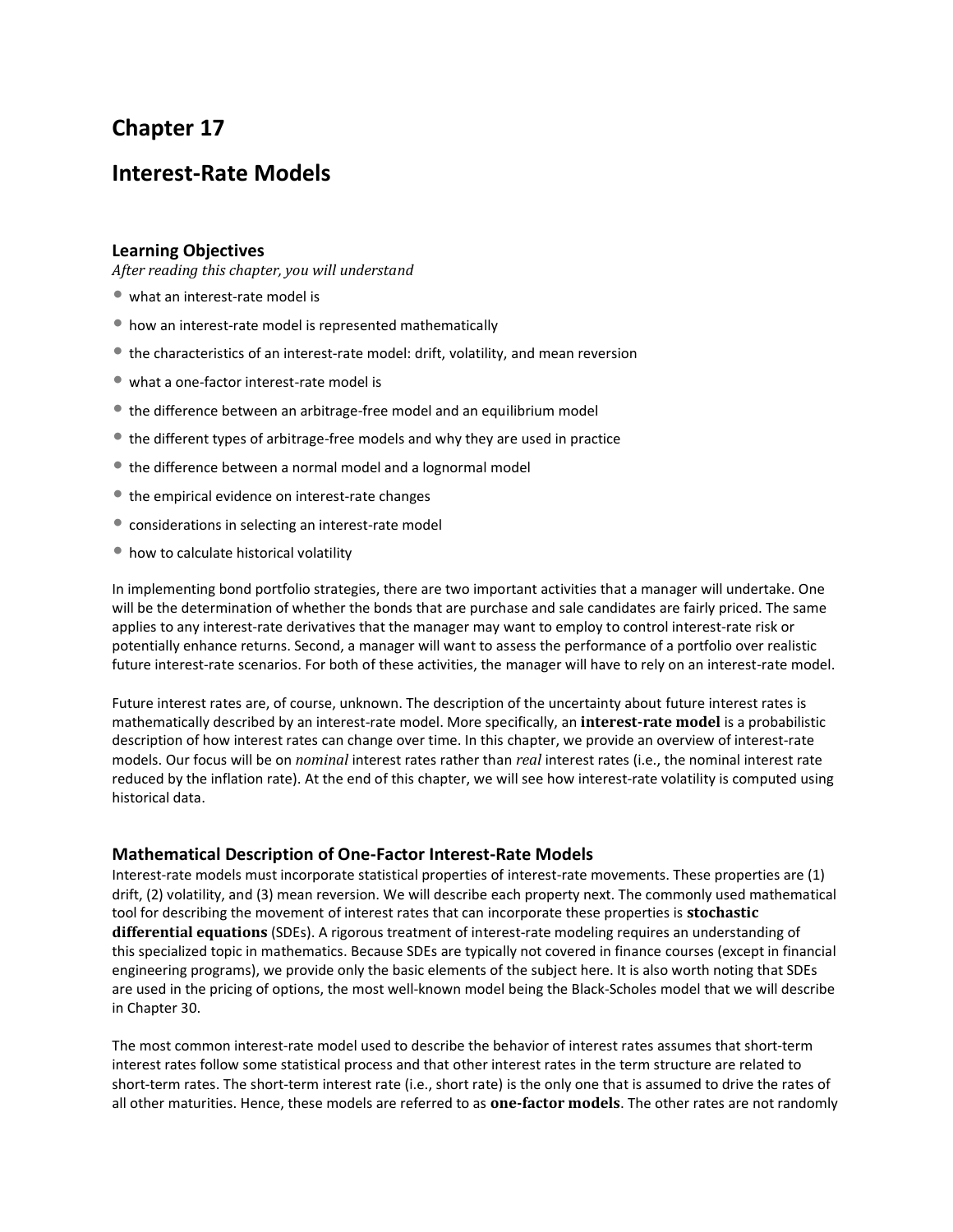determined once the short rate is specified. Using arbitrage arguments, the rates for all other maturities are determined.

Multi-factor models have also been proposed in the literature. The most common multi-factor model is a twofactor model where a long-term rate is the second factor. In practice, however, one-factor models are used because of the difficulty of applying even a two-factor model. The high correlation between rate changes for different maturities provides some support for the use of a one-factor model. Empirical evidence also supports the position that a level shift in interest rates accounts for the major portion of the change in the yield curve.<sup>1</sup> Consequently, our focus is on one-factor models.

Although the value of the short rate at some future time is uncertain, the pattern by which it changes over time can be assumed. In statistical terminology, this pattern or behavior is called a **stochastic process.** Thus, describing the dynamics of the short rate means specifying the stochastic process that describes the movement of the short rate. It is assumed that the short rate is a continuous random variable and therefore the stochastic process used is a **continuous-time stochastic process.**

There are different types of continuous-time stochastic processes, and we describe those used in interest-rate modeling next. In all of these models, because time is a continuous variable, the letter *d* is used to denote the "change in" some variable. Specifically, in the models below, we will let

*r* = the short rate and, therefore, *dr* denotes the change in the short rate *t* = time, and therefore, *dt* denotes the change in time or equivalently the length of the time interval (*dt* is a very small interval of time) *z* = a random term and *dz* denotes a random process

## **A Basic Continuous-Time Stochastic Process**

Let's start with a basic continuous-time stochastic process for describing the dynamics of the short rate given by

 $dr = bdt + σ dz$  (17.1)

where *dr*, *dt*, and *dz* were defined above and

*σ* = standard deviation of the changes in the short rate

*b* = expected direction of rate change

The expected direction of the change in the short rate (*b*) is called the **drift term** and σ is called the **volatility term**. 2

In words, equation (17.1) says that the change in the short rate (*dr*) over the time interval (*dt*) depends on

**1.** the expected direction of the change in the short rate (*b*) and

**2.** a random process (*dz*) that is affected by volatility

The random nature of the change in the short rate comes from the random process *dz*.

The assumptions are that

 $^1$  Note that a one-factor model should not be used in valuing financial instruments where the payoff depends on the shape of the spot rate curve rather than simply the level of interest rates. Examples would be dual index floaters and yield curve options.

<sup>2</sup> A special case of the SDE described by equation (17.1) when *b* is equal to zero and σ is equal to one is called a standard Wiener process and is the building block for constructing models in continuous time.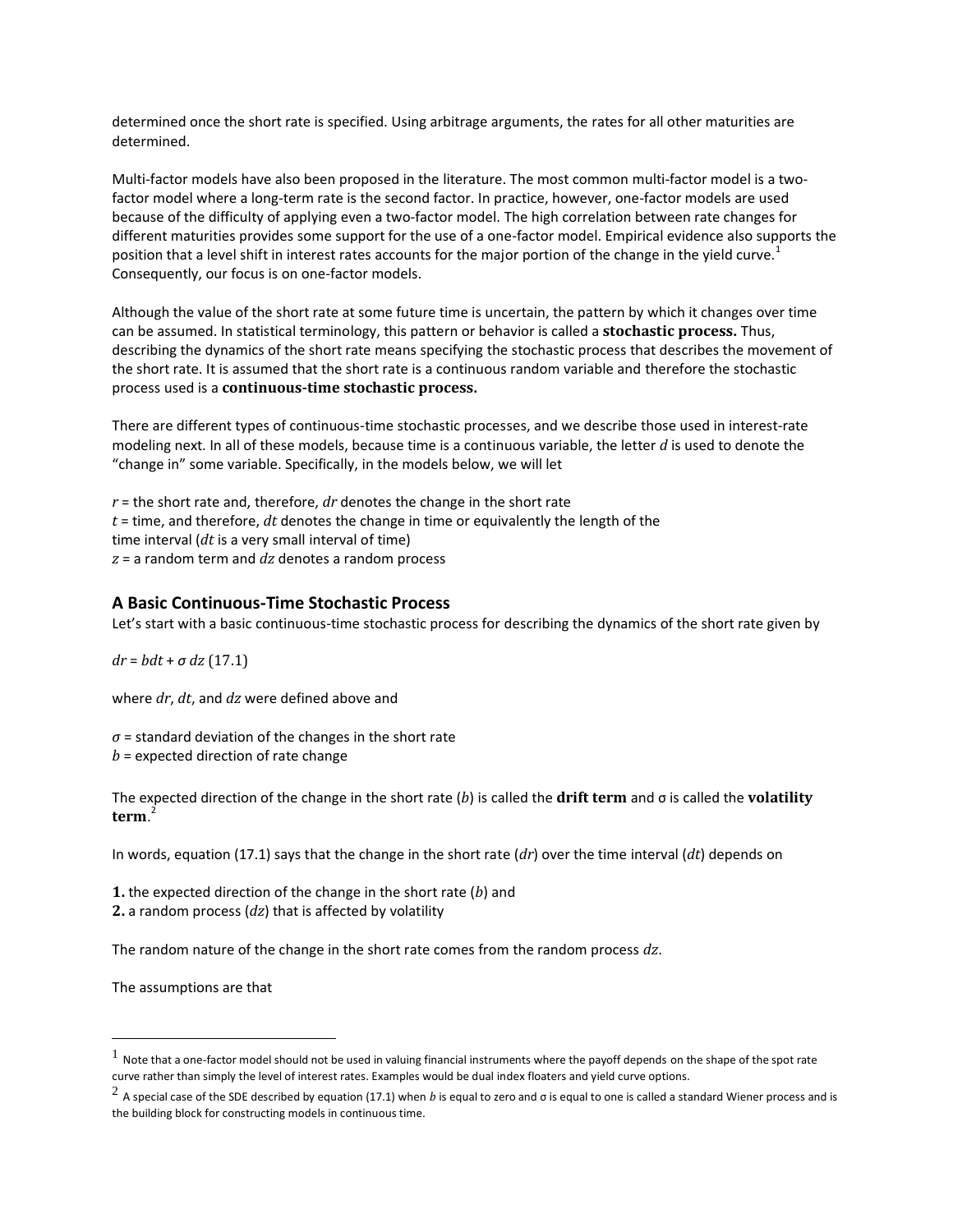**1.** the random term *z* follows a normal distribution with a mean of zero and a standard deviation of one (i.e., is a standardized normal distribution)

**2.** the change in the short rate is proportional to the value of the random term, which depends on the standard deviation of the change in the short rate

**3.** the change in the short rate for any two different short intervals of time are independent

Based on the assumptions above, important properties can be shown for equation (17.1). The expected value of the change in the short rate is equal to *b*, the drift term. Notice that in the special case where the drift term is equal to zero, equation (17.1) tells us that expected value of the change in the short rate is zero. This means that the expected value for the short rate is its current value. Note that in the special case where the drift term is zero and the variance is one, it can be shown that the variance of the change in the short rate over some interval of length *T* is equal to *T* and, therefore, the standard deviation is the square root of *T*.

# **Itô Process**

Notice that in equation (17.1) neither the drift term nor the standard deviation of the change in the short rate depend on either the level of the short rate and time. So, for example, suppose the current short rate is 3%, then the SDE given by equation (17.1) assumes that *b* is the same if the current short rate is 12%. Economic reasons might suggest that the expected direction of the rate change will depend on the level of the current short rate. The same is true for σ.

We can change the dynamics of the drift term and the dynamics of the volatility term by allowing these two parameters to depend on the level of the short rate and/or time. We can denote that the drift term depends on both the level of the short rate and time by *b*(*r*,*t*).

Similarly, we can denote the volatility term by  $\sigma(r,t)$ . We can then write

*dr* = *b(r,t)dt* + *σ(r,t)dz* (17.2)

The continuous-time stochastic model given by equation (17.2) is called an **Itô process**.

#### **Specifying the Dynamics of the Drift Term**

In specifying the dynamics of the drift term, one can specify that the drift term depends on the level of the short rate by assuming it follows a **mean-reversion process**. By mean reversion, it is meant that some long-run stable mean value for the short rate is assumed.

We will denote this value by  $\bar{r}$ . So, if r is greater than  $\bar{r}$ , the direction of change in the short rate will move down in the direction of the long-run stable value and vice versa. However, in specifying the mean-reversion process, it is necessary to indicate the speed at which the short rate will move or converge to the long-run stable mean value. This parameter is called the **speed of adjustment** and we will denote it by *α*. Thus, the mean-reversion process that specifies the dynamics of the drift term is

*b*(*r*,*t*) = – $\alpha$ (*r* –  $\bar{r}$ ) (17.3)

# **Specifying the Dynamics of the Volatility Term**

There have been several formulations of the dynamics of the volatility term. If volatility is not assumed to depend on time, then  $\sigma(r,t) = \sigma(r)$ . In general, the dynamics of the volatility term can be specified as follows:

*σr γdz* (17.4)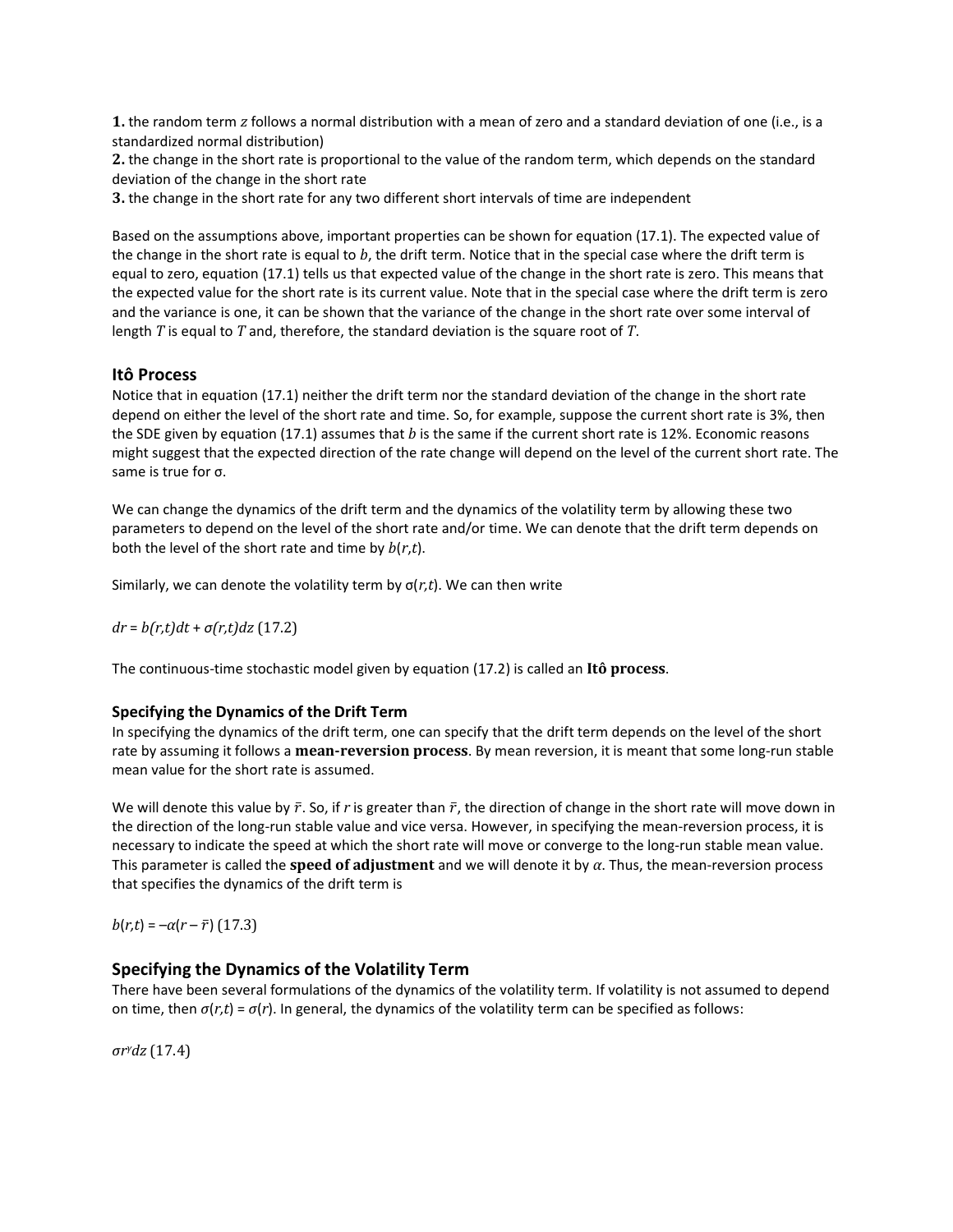where *γ* is equal to the **constant elasticity of variance**. Equation (17.4) is called **the constant elasticity of variance model** (CEV model). The CEV model allows us to distinguish between the different specifications of the dynamics of the volatility term for the various interest-rate models suggested by researchers.

Let's look at three cases for *γ*: 0, 1, and 1/2. Substituting these values for *γ* into equation (17.4) we get the following models identified by the researchers who first proposed them:

| $\gamma = 0$ : $\sigma(r,t) = \sigma$                    | Vasicek specification <sup>3</sup>            |
|----------------------------------------------------------|-----------------------------------------------|
| $\gamma = 1$ : $\sigma(r,t) = \sigma r$                  | Dothan specification <sup>4</sup>             |
| $\gamma = \frac{1}{2}$ : $\sigma(r,t) = \sigma \sqrt{r}$ | Cox-Ingersoll-Ross specification <sup>5</sup> |

In the Vasicek specification, volatility is independent of the level of the short rate as in equation (17.1) and is referred to as the **normal model**. In the normal model, it is possible for negative interest rates to be generated. In the Dothan specification, volatility is proportional to the short rate. This model is referred to as the **proportional volatility model**. The Cox-Ingersoll-Ross (CIR) specification, referred to for obvious reasons as the **square-root model**, makes the volatility proportional to the square root of the short rate. Negative interest rates are not possible in the square-root model.

One can combine the dynamics of the drift term and volatility term to create the following commonly used interest-rate model:

 $dr = -a(r - \bar{r})dt + a\sqrt{r} dz$  (17.5)

Notice that this model specifies a mean-reversion process for the drift term and the square-root model for volatility. The model given by equation (17.5) is referred to as the **mean-reverting square-root model**.

# **Arbitrage-Free Versus Equilibrium Models**

Interest-rate models fall into two general categories: arbitrage-free models and equilibrium models. We describe both in this section.

#### **Arbitrage-Free Models**

In arbitrage-free models, also referred to as **no-arbitrage models**, the analysis begins with the observed market price of a set of financial instruments. The financial instruments can include cash market instruments and interestrate derivatives, and they are referred to as the **benchmark instruments** or **reference set**. The underlying assumption is that the benchmark instruments are fairly priced. A random process for the generation of the term structure is assumed. The random process assumes a drift term for interest rates and volatility of interest rates. Based on the random process and the assumed value for the parameter that represents the drift term, a computational procedure is used to calculate the term structure of interest rates (i.e., the spot rate curve) such that the valuation process generates the observed market prices for the benchmark instruments. The model is referred to as arbitrage-free because it matches the observed prices of the benchmark instruments. In other words, one cannot realize an arbitrage profit by pursuing a strategy based on the value of the securities generated by the model and the observed market price. Non-benchmark instruments are then valued using the term structure of interest rates estimated and the volatility assumed.

<sup>3</sup> Oldrich A. Vasicek, "An Equilibrium Characterization of the Term Structure," *Journal of Financial Economics* (1977), pp. 177–188.

<sup>4</sup> L. Uri Dothan, "On the Term Structure of Interest Rates," *Journal of Financial Economics* (1978), pp. 59–69.

<sup>5</sup> John C. Cox, Jonathan E. Ingersoll, Jr, and Stephen A. Ross, "A Theory of the Term Structure of Interest Rates," *Econometrica* (1985), pp. 385– 407.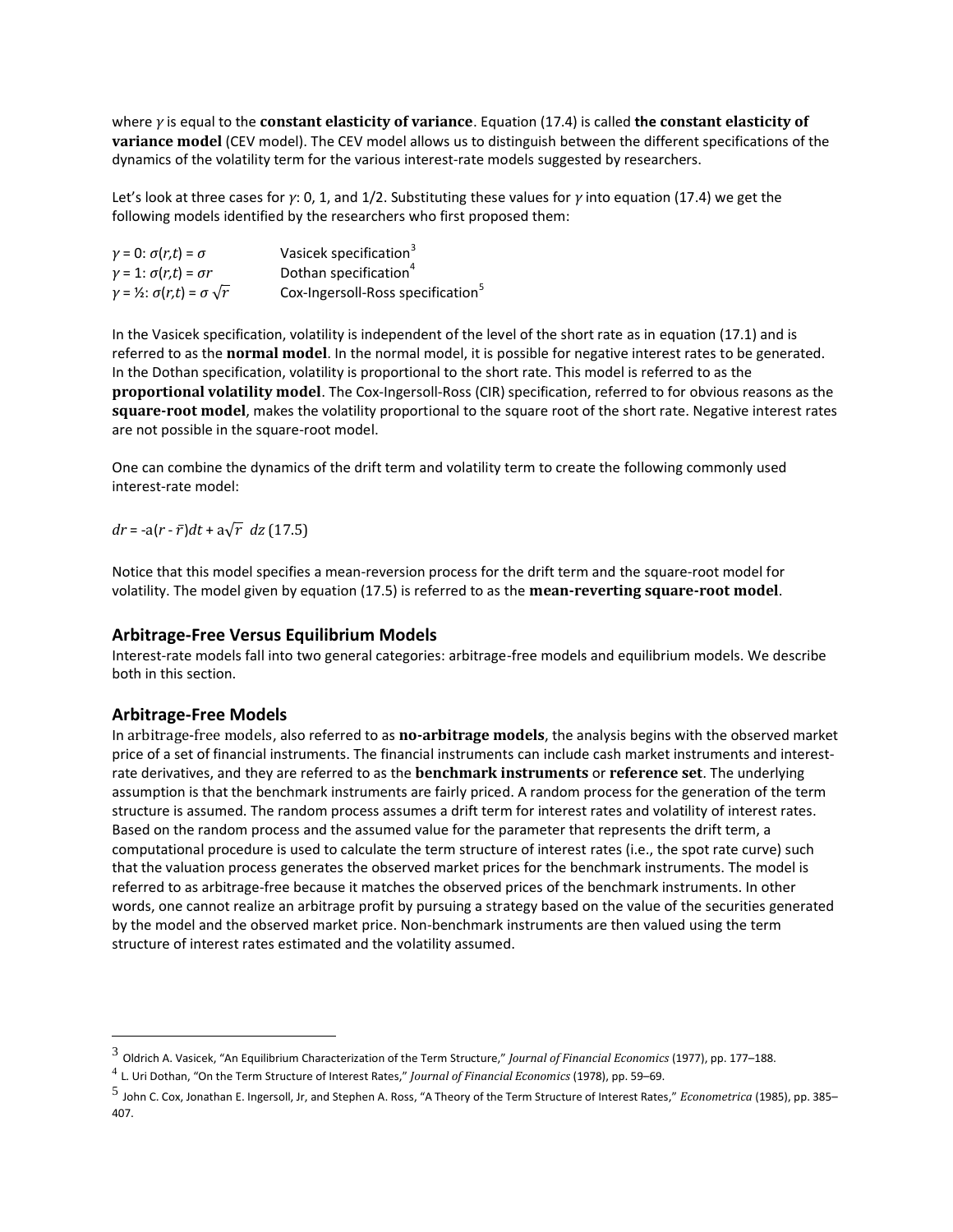We will describe how this is done in the next chapter, where we will start with the price of benchmark bonds, generate a spot rate curve that matches the market prices of the benchmark bonds, and then use the model to generate the theoretical price of non-benchmark bonds.

The arbitrage-free model is also used to value certain derivatives (options, caps, floors, and swaptions) using a consistent framework for valuing cash market instruments. In Chapter 30, we will see how the arbitrage-free model is used to value option-type derivatives.

The most popular arbitrage-free interest-rate models used for valuation are:<sup>6</sup>

- the Ho-Lee model
- the Hull-White model
- the Kalotay-Williams-Fabozzi model
- the Black-Karasinski model
- the Black-Derman-Toy model
- the Heath-Jarrow-Morton model

The first arbitrage-free interest-rate model was introduced by Ho and Lee in 1986.<sup>7</sup> In the Ho-Lee model, there is no mean reversion and volatility is independent of the level of the short rate. That is, it is a normal model [i.e., *γ* = 0 in equation (17.4)]. The Hull-White model is also a normal model. $^8$ Unlike the Ho-Lee model, however, it allows for mean reversion. Thus, the Hull-White model is the first arbitrage-free, mean-reverting normal model.

The last three models just listed are lognormal models. In the Kalotay-Williams-Fabozzi (KWF) model,<sup>9</sup>changes in the short rate are modeled by modeling the natural logarithm of *r* ; no allowance for mean reversion is considered in the model. It is this model that will be used in the next chapter to value bonds with embedded options. The Black-Karasinski model<sup>10</sup> is a generalization of the KWF model by allowing for mean reversion. That is, the Black-Karasinski model is the logarithmic extension of the KWF model in the same way that the Hull-White model is the normal model extension of the Ho-Lee model.

The Black-Derman-Toy (BDT) model<sup>11</sup> allows for mean reversion. However, unlike the Black-Karasinski model, mean reversion is endogenous to the model. The mean reversion in the BDT model is determined by market conditions. The Heath-Jarrow-Morton (HJM) model is a general continuous time, multi-factor model.<sup>12</sup> The HJM model has received considerable attention in the industry as well as in the finance literature. Many other no-arbitrage models are shown to be special cases of the HJM model. The HJM model does not require assumptions about investor

 $^6$  For a more detailed discussion including a discussion of the solution to these models, see Gerald W. Buetow, Frank J. Fabozzi, and James Sochacki, "A Review of No Arbitrage Interest Rate Models," Chapter 3 in Frank J. Fabozzi (ed.), *Interest Rate, Term Structure, and Valuation Modeling* (Hoboken, NJ: John Wiley & Sons, 2002).

<sup>7</sup> Thomas Ho and Sang Lee,"Term Structure Movements and Pricing Interest Rate Contingent Claims," *Journal of Finance* (1986), pp. 1011– 1029.

<sup>8</sup> John Hull and Alan White, "Pricing Interest Rate Derivative Securities," *Review of Financial Studies* (1990), pp. 573–592.

<sup>9</sup> Andrew Kalotay, George Williams, and Frank J. Fabozzi, "A Model for the Valuation of Bonds and Embedded Options," *Financial Analyst Journal* (May–June 1993), pp. 35–46.

<sup>10</sup> Fisher Black and Piotr Karasinski, "Bond and Option Pricing When Short Rates Are Lognormal," *Financial Analyst Journal* (July–August 1991), pp. 52–59.

 $^{11}$  Fischer Black, Emanuel Derman, and William Toy, "A One Factor Model of Interest Rates and Its Application to the Treasury Bond Options," *Financial Analyst Journal* (January–February 1990), pp. 33–39.

 $12$  David Heath, Robert A. Jarrow, and Andrew J. Morton, "Bond Pricing and the Term Structure of Interest Rates: A New Methodology for Contingent Claims Valuation," *Econometrica*, 60 (1992), pp. 77–105. The Brace-Gatarek-Musiela model is a particular implementation of the HJM model, which corresponds to a specific choice of the volatility term: Alan Brace, Dariusz Gatarek, and Marcek Musiela, "The Market Model of Interest Rate Dynamics," *Mathematical Finance*, 7 (1997), pp. 127–155.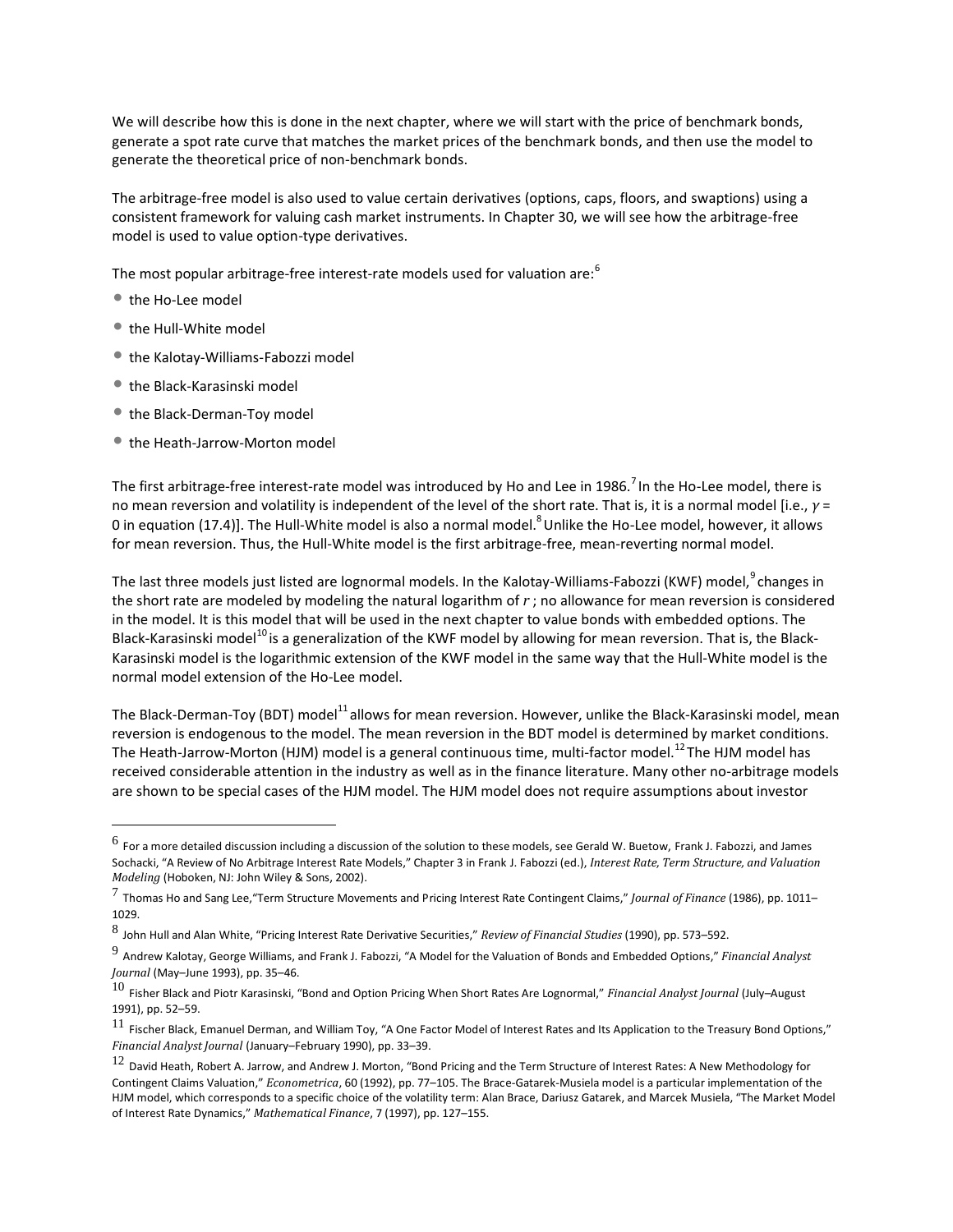preferences but instead only requires a description of the volatility structure of forward interest rates. A special case of the one-factor HJM model is derived by Jeffrey.<sup>13</sup>

## **Equilibrium Models**

A fair characterization of arbitrage-free models is that they allow one to interpolate the term structure of interest rates from a set of observed market prices at one point in time assuming that one can rely on the market prices used. **Equilibrium models**, however, are models that seek to describe the dynamics of the term structure using fundamental economic variables that are assumed to affect the interest-rate process. In the modeling process, restrictions are imposed allowing for the derivation of closed-form solutions for equilibrium prices of bonds and interest-rate derivatives. In these models, (1) a functional form of the interest-rate volatility is assumed, and (2) how the drift moves up and down over time is assumed.

In characterizing the difference between arbitrage-free and equilibrium models, one can think of the distinction being whether the model is designed to be consistent with any initial term structure, or whether the parameterization implies a particular family of term structure of interest rates. Arbitrage-free models have the deficiency that the initial term structure is an input rather than being explained by the model. Basically, equilibrium models and arbitrage models are seeking to do different things.

Although there have been many developments in equilibrium models, the best known models are the Vasicek and CIR models discussed previously and the Brennan and Schwartz, $14$  and Longstaff and Schwartz models.<sup>15</sup> To implement these models, estimates of the parameters of the assumed interest-rate process are needed, including the parameters of the volatility function for interest rates. These estimated parameters are typically obtained using econometric techniques using historical yield curves without regard to how the final model matches any market prices.

In practice, there are two concerns with implementing and using equilibrium models. First, many economic theories start with an assumption about the class of utility functions to describe how investors make choices. Equilibrium models are no exception: the model builder must specify the assumed class of utility functions. Second, as noted previously, these models are not calibrated to the market so that the prices obtained from the model can lead to arbitrage opportunities in the current term structure.<sup>16</sup> These models are such that volatility is an input into the model rather than output that can be extracted from observed prices for financial instruments.

# **Empirical Evidence on Interest-Rate Changes**

Now that we are familiar with the different types of interest-rate models, let's look at empirical evidence regarding the historical movement of interest rates. Our motivation for doing so is to help in assessing the various arbitragefree interest-rate models. Specifically, in our review of interest-rate models, we encountered the following issues:

**1.** The choice between normal models (i.e., volatility is independent of the level of interest rates) and logarithm models.

**2.** If interest rates are highly unlikely to be negative, then interest-rate models that allow for negative rates may be less suitable as a description of the interest-rate process.

 $^{13}$  Andrew Jeffrey, "Single Factor Heath-Jarrow-Morton Term Structure Models Based on Spot Interest Rate Dynamics," *Journal of Financial and Quantitative Analysis*, 30 (1995), pp. 619–642.

<sup>14</sup> Michael Brennan and Eduardo Schwartz, "A Continuous Time Approach to the Pricing of Bonds," *Journal of Banking and Finance* (1979), pp. 133–155; "An Equilibrium Model of Bond Pricing and a Test of Market Efficiency," *Journal of Financial and Quantitative Analysis*, 1982, pp. 301–329.

<sup>15</sup> Francis Longstaff and Eduardo Schwartz, "Interest Rate Volatility and the Term Structure: A Two-Factor General Equilibrium Model," *Journal of Finance* (1992), pp. 1259–1282.

 $^{16}$  To deal with this, Dybvig has suggested an approach that has been used by some commercial vendors of analytical systems. See Philip Dybvig, "Bond and Bond Option Pricing Based on the Current Term Structure," in Michael A.H. Dempster and Stanley Pliska (eds.), *Mathematics of Derivatives Securities* (Cambridge, U.K.: Cambridge University Press, 1997).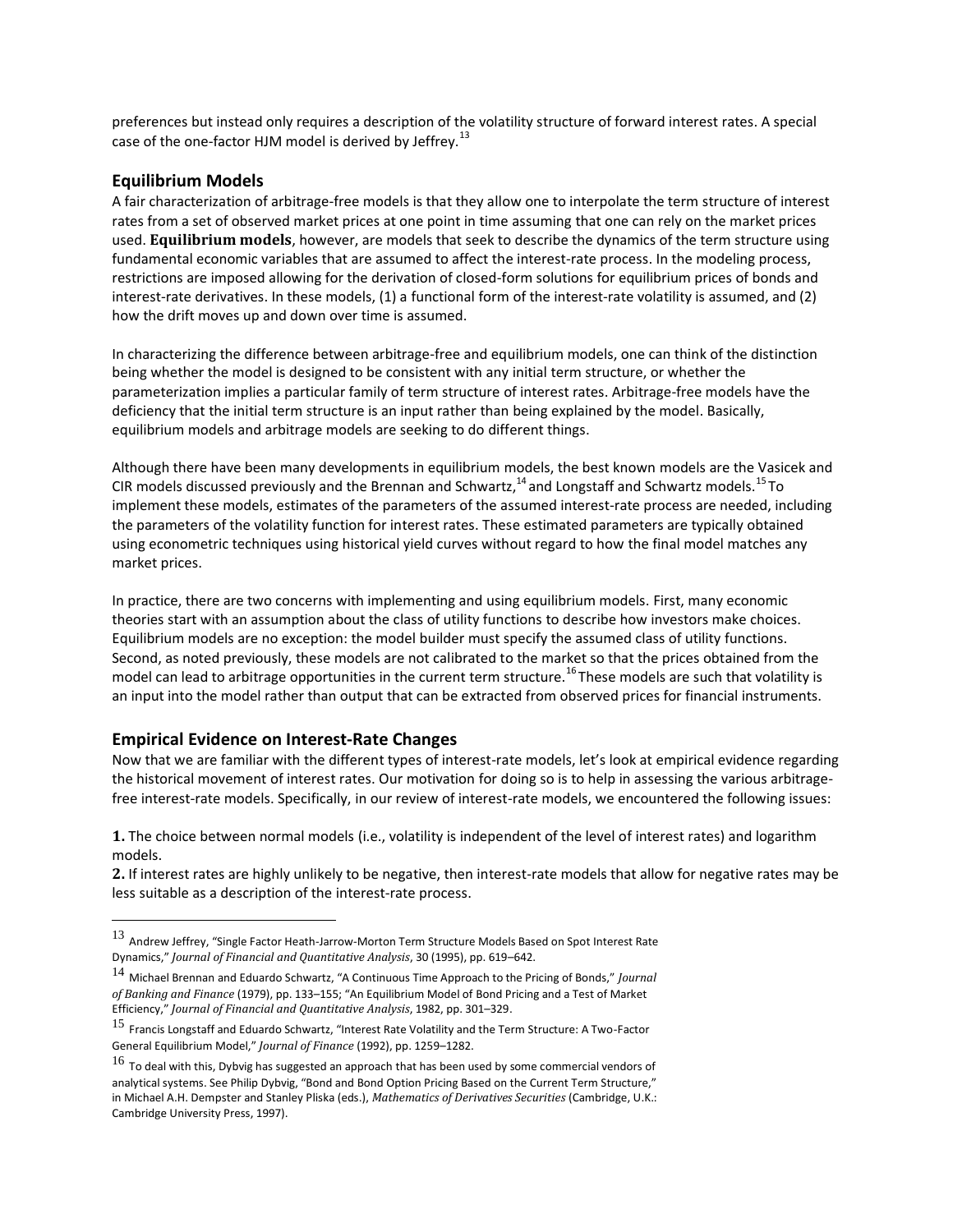Accordingly, we present evidence regarding

• the relationship between interest-rate volatility and the level of interest rates

#### • negative interest rates

Recall from Chapter 3 that the change in interest rates can be measured by either the absolute rate change (absolute value of the change in spread in basis points between two time periods) or percentage rate change (computed as the natural logarithm of the ratio of the yield for two time periods).

## **Volatility of Rates and the Level of Interest Rates**

We will first look at the historical movement to examine the issue as to whether interest-rate volatility is affected by the level of interest rates or independent of the level of interest rates. In the former case, the higher the level of interest rates, the greater the interest-rate volatility. That is, there is a positive correlation between the level of interest rates and interest- rate volatility. If the two are independent, a low correlation would exist.

The dependence of volatility on the level of interest rates has been examined by several researchers. The earlier research focused on short-term rates and employed a statistical time series model called generalized autoregressive conditional heteroscedasticity (GARCH).<sup>17</sup> With respect to short-term rates, the findings were inconclusive.

Rather than focusing on the short-term rate, Oren Cheyette of MSCI Barra examined all the spot rates for the Treasury yield curve for the period from 1977 to early 1996, a period covering a wide range of interest rates and different Federal Reserve policies.<sup>18</sup> He finds that for different periods, there are different degrees of dependence of volatility on the level of interest rates. (Interest-rate changes are measured as absolute rate changes in Cheyette's study.) Specifically, in the high-interest-rate environment of the late 1970s and early 1980s where interest rates exceeded 10%, there was a positive correlation between interest-rate volatility and the level of interest rates. However, when interest rates were below 10%, the relationship was weak. Hence, the findings suggest that since the 1980s, interest-rate volatility has been independent of the level of interest rates. These conclusions were supported in a study by Levin of the Treasury 10-year rate from 1980 to 2003 and the 10-year swap rate from 1989 to 2003.<sup>19</sup>

The implication is that in modeling interest rates, one can assume that interest-rate volatility is independent of the level of interest rates in an environment where rates are less than double digit. That is, in modeling the dynamics of the volatility term, the normal model can be used.

#### **Negative Interest Rates**

Our focus is on nominal interest rates. Although we know that real interest rates (rates adjusted for inflation) in an economy have been negative, it is generally thought that it is impossible for the nominal interest rate to be negative. The reason is that if the nominal rate is negative, investors will simply hold cash. However, there have been time periods in countries where interest rates have been negative for a brief time period, refuting the Notion that investors would not be willing to lend at negative interest rates.

For example, during the Great Depression in the United States, financial historians have identified periods where Treasury securities traded at a negative yield. Japan provides another example. In early November 1998, Western banks charged Japanese banks interest of 3 to 6 basis points to hold 2- or 3-month yen deposits that Japanese banks were unwilling to deposit with local institutions because of the perceived instability of Japan's financial

 $17$  See, for example, K.C. Chan, G.A. Karolyi, Francis A. Longstaff, and Anthony B. Sanders, "An Empirical Comparison of Alternative Models of the Short Rate," *Journal of Finance*, 47:3 (1992), pp. 1209–1227; Robin J. Brenner, Richard H. Harjes, and Kenneth F. Kroner, "Another Look at Alternative Models of the Short-Term Interest Rate," *Journal of Financial and Quantitative Analysis*, 31 (1996), pp. 85–107; and Yacine Aït-Sahalia, "Testing Continuous Time Models of the Spot Interest Rate," *Review of Financial Studies*, 9:2 (1996), pp. 385–426.

<sup>18</sup> Oren Cheyette, "Interest Rate Models," Chapter 1 in *Interest Rate, Term Structure, and Valuation Modeling*.

<sup>19</sup> Alexander Levin, "Interest Rate Model Selection," *Journal of Portfolio Management* (Winter 2004), pp. 74–86.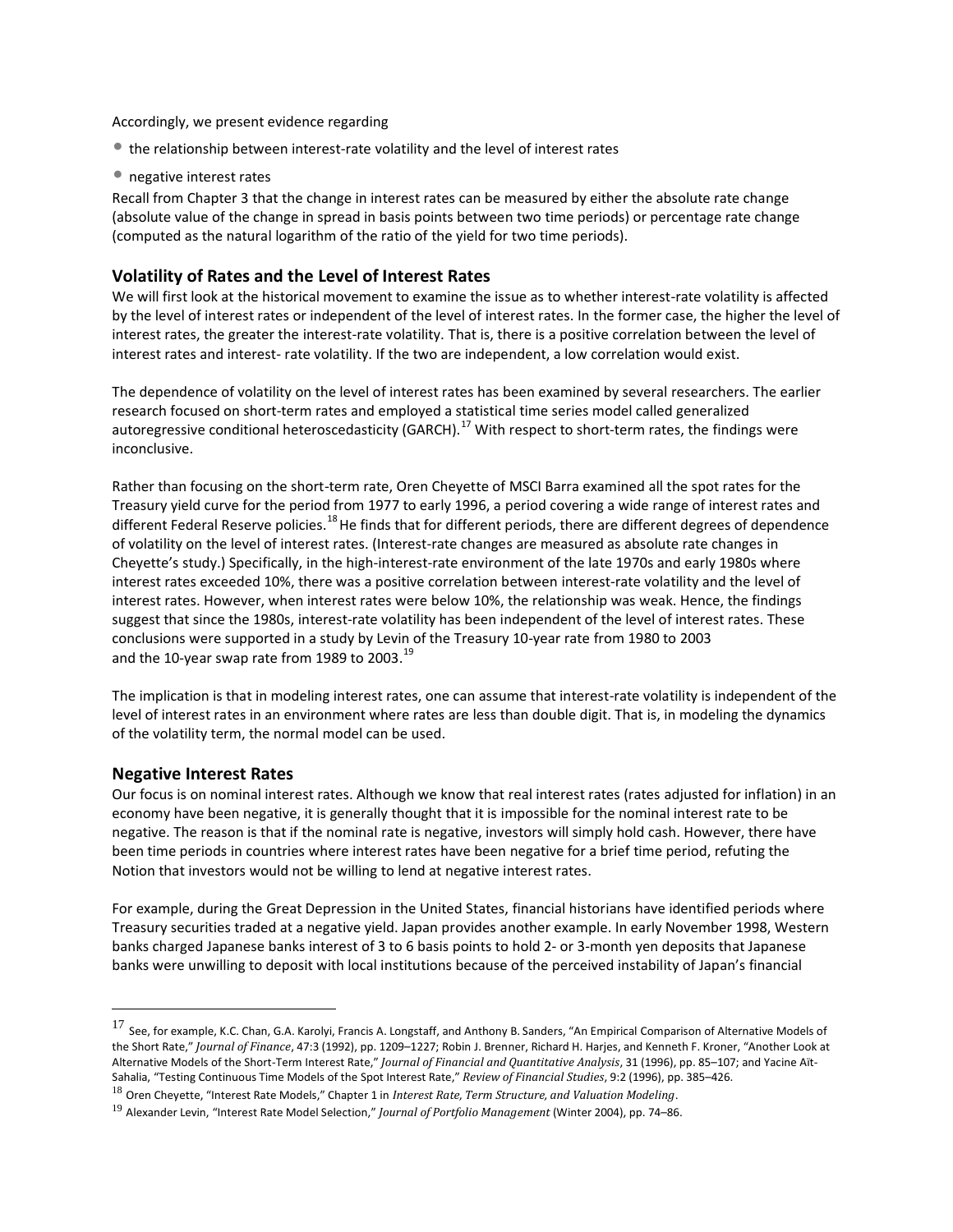system. The yield on 3-month Japanese Treasury bills during one trading day in November 1998 fell to –5 basis points, although the closing yield was positive.

It is fair to say that although negative interest rates are not impossible, they are unlikely. The significance of this is that one might argue that an interest-rate model should not permit negative interest rates (or negative rates greater than a few basis points). Yet, this may occur in a model where volatility is measured in terms of basis points—as in the normal model. In contrast, if interest-rate volatility is measured in terms of the percentage yield change (i.e., logarithm of the yield ratio), interest rates cannot be negative. Hence, a stated advantage of using an interest-rate model whose volatility is dependent on the level of interest rates is that negative returns are not possible. How critical is this assumption in deciding whether to use a lognormal model rather than a normal model? We address this in the next section.

#### **Selecting An Interest-Rate Model**

Cheyette provides guidance in the selection of an interest-rate model. He writes:

It may seem that one's major concern in choosing an interest-rate model should be the accuracy with which it represents the empirical volatility of the term structure of rates, and its ability to fit market prices of vanilla derivatives such as at-the-money caps and swaptions. These are clearly important criteria, but they are not decisive. The first criterion is hard to pin down, depending strongly on what historical period one chooses to examine. The second criterion is easy to satisfy for most commonly used models, by the simple (though unappealing) expedient of permitting predicted future volatility to be time dependent. So, while important, this concern doesn't really do much to narrow the choices.<sup>20</sup>

Moreover, as Cheyette notes, the ease of application is a critical issue in selecting an interest-rate model. Although our focus in this chapter has been on describing interest-rate models, there is the implementation issue. For consistency in valuation, a portfolio manager would want a model that can be used to value all financial instruments that are included in a portfolio. In practice, writing efficient algorithms to value all financial instruments that may be included in a portfolio for some interest-rate models that have been proposed in the literature is "difficult or impossible."<sup>21</sup>

Based on the empirical evidence, Cheyette and Levin have concluded that the normal model is a suitable model. Cheyette argues that for typical initial spot rate curves and volatility parameters, the probability that negative rates would be generated by the model is quite small.<sup>22</sup> What is important from a practical perspective is not just whether the normal model admits the possibility of negative interest rates but whether negative interest rates may have a significant impact on the pricing of financial instruments. Cheyette tests this by pricing a call option on a zero-coupon bond and concluded that: "The oft raised bogeyman of negative interest rates proves to have little consequence for option pricing, since negative rates occur with very low probability for reasonable values of the model parameters and initial term structure."<sup>23</sup>

Levin, who empirically investigated the issue for valuing mortgage-backed securities, also concluded that the normal model, in particular the Hull-White model, is appropriate. He states: "It will not lead to sizable mispricing even in the worst mortgage-irrelevant case."<sup>24</sup> But, as he notes, "This conclusion, however, certainly merits periodic review."<sup>25</sup>

 $20$  Cheyette, "Interest Rate Models," p. 4.

<sup>21</sup> Cheyette, "Interest Rate Models," p. 4.

 $22$  Cheyette, "Interest Rate Models," p. 10.

<sup>23</sup> Cheyette, "Interest Rate Models," p. 25.

<sup>24</sup> Levin, "Interest Rate Model Selection," p. 85.

<sup>25</sup> Levin, "Interest Rate Model Selection," p. 85.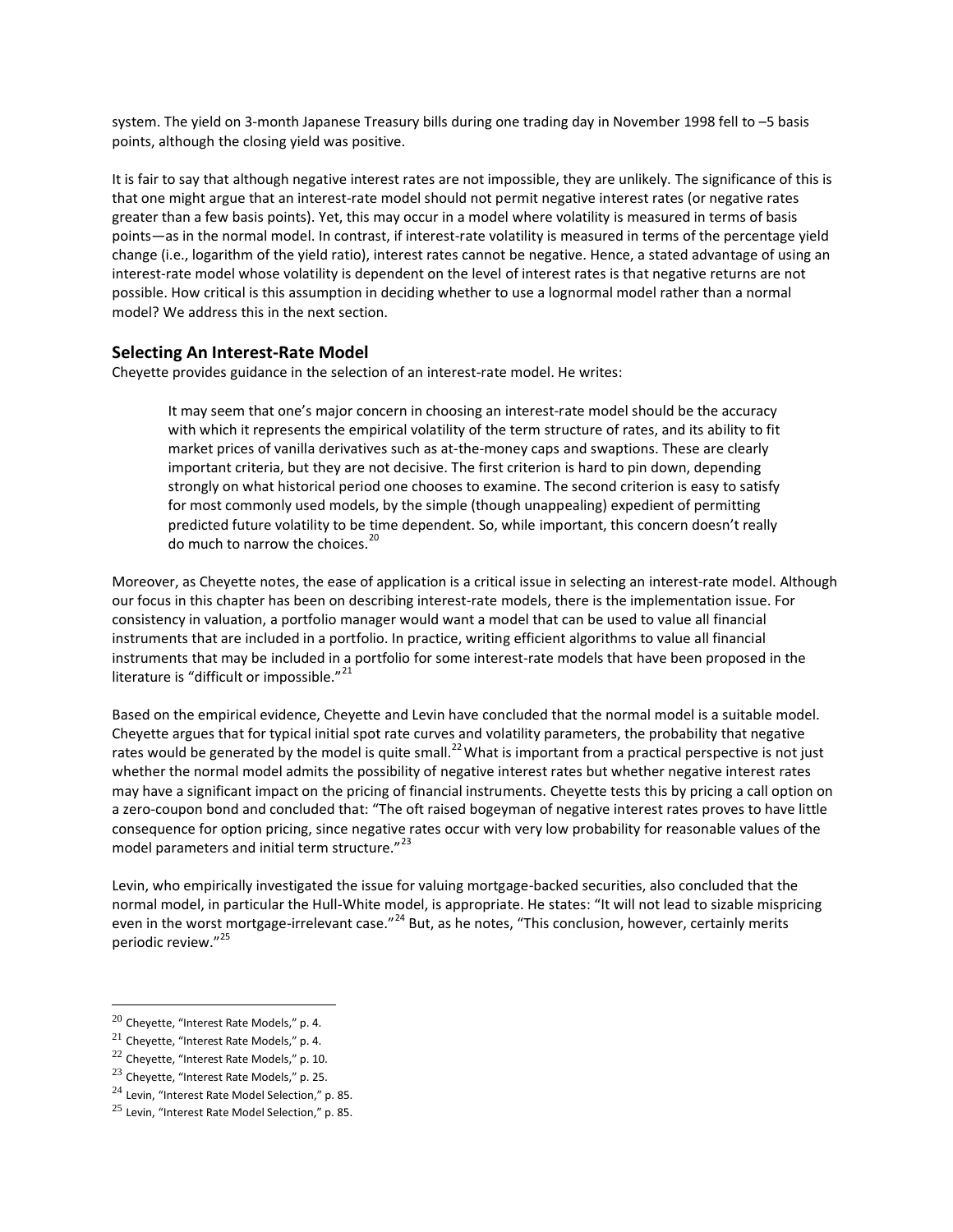## **Estimating Interest-Rate Volatility Using Historical Data**

As we have seen, one of the inputs into an interest-rate model is interest-rate volatility. Where does a practitioner obtain this value in order to implement an interest-rate model? Market participants estimate yield volatility in one of two ways. The first way is by estimating historical interest volatility. This method uses historical interest rates to calculate the standard deviation of interest-rate changes and for obvious reasons is referred to as **historical volatility**. The second method is more complicated to explain at this juncture of the book. It involves using models for valuing option-type derivative instruments to obtain an estimate of what the market expects interestrate volatility to be. Basically, in any option pricing model, the only input that is not observed in the model is interest-rate volatility.

What is done in practice is to assume that the observed price for an option-type derivative is priced according to some option pricing model. The calculation then involves determining what interest-rate volatility will make the market price of the option-type derivative equal to the value generated by the option pricing model. Because the expected interest-rate volatility obtained is being "backed out" of the model, it is referred to as **implied volatility**.

We use the data in Exhibit 17-1 to explain how to calculate the historical volatility as measured by the standard deviation based on the absolute rate change and the percentage change in rates. The historical interest rates shown in Exhibit 17-1 are the weekly returns for 1-month LIBOR from 7/30/2004 to 7/29/2005. The observations are based on bid rates for Eurodollar deposits collected around 9:30 a.m. Eastern time.<sup>26</sup> The calculation can be performed on an electronic spreadsheet. The *weekly* standard deviation is reported in the exhibit. For the absolute rate change, it is 2.32 basis points; for the percentage rate change, it is 1.33%.

The weekly measures must be annualized. The formula for annualizing a weekly standard deviation is<sup>27</sup>

Weekly standard deviation  $\times \sqrt{52}$ 

| Date      | 1-Month<br>LIBOR (%) | Absolute<br>Rate<br>Change<br>(bps) | Percentage<br>Rate<br>Change (%) |
|-----------|----------------------|-------------------------------------|----------------------------------|
| 7/30/2004 | 1.43                 |                                     |                                  |
| 8/6/2004  | 1.49                 | 6                                   | 4.11                             |
| 8/13/2004 | 1.51                 | 2                                   | 1.333                            |
| 8/20/2004 | 1.52                 | 1                                   | 0.66                             |
| 8/27/2004 | 1.54                 | 2                                   | 1.307                            |
| 9/3/2004  | 1.59                 | 5                                   | 3.195                            |
| 9/10/2004 | 1.67                 | 8                                   | 4.909                            |
| 9/17/2004 | 1.73                 | 6                                   | 3.53                             |
| 9/24/2004 | 1.77                 | 4                                   | 2.286                            |
| 10/1/2004 | 1.77                 | O                                   |                                  |

#### **Exhibit 17-1 Data for Calculating Historical Volatility: One-Month from 7/30/2004 to 7/29/2005**

 $^{26}$  The data were obtained from the Federal Reserve Statistical Release H.15.

 $27$  In the annualizing formula, there is an assumption made when the square root of the number of time periods in a year is used. The assumption is that the correlation between the interest-rate changes over time is not significant. The term *serial correlation* is used to describe this correlation.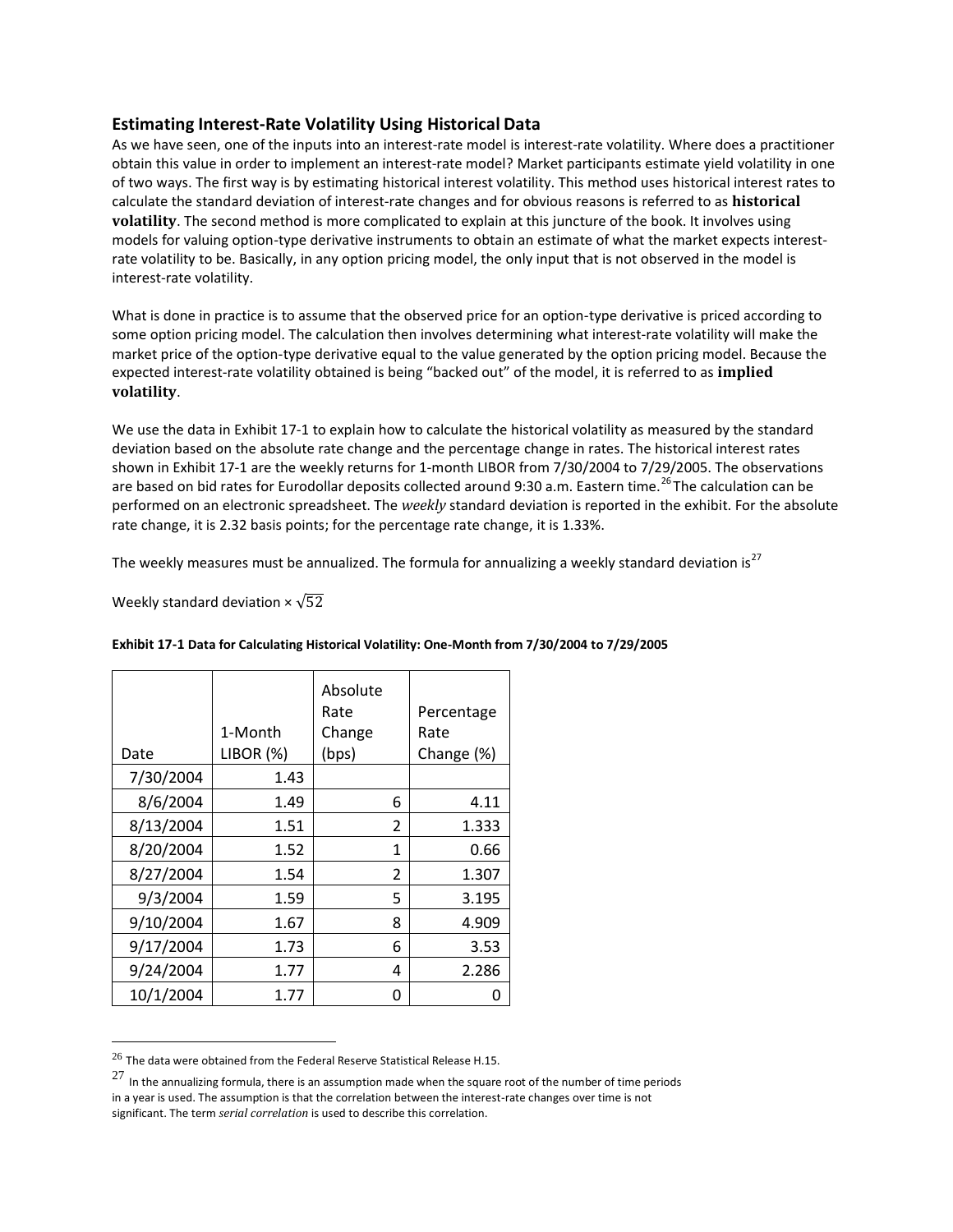| 10/8/2004  | 1.78 | 1  | 0.563    |
|------------|------|----|----------|
| 10/15/2004 | 1.81 | 3  | 1.671    |
| 10/22/2004 | 1.86 | 5  | 2.725    |
| 10/29/2004 | 1.9  | 4  | 2.128    |
| 11/5/2004  | 1.98 | 8  | 4.124    |
| 11/12/2004 | 2.03 | 5  | 2.494    |
| 11/19/2004 | 2.06 | 3  | 1.467    |
| 11/26/2004 | 2.11 | 5  | 2.398    |
| 12/3/2004  | 2.24 | 13 | 5.979    |
| 12/10/2004 | 2.3  | 6  | 2.643    |
| 12/17/2004 | 2.35 | 5  | 2.151    |
| 12/24/2004 | 2.34 | 1  | $-0.426$ |
| 12/31/2004 | 2.34 | 0  | 0        |
| 1/7/2005   | 2.34 | 0  | 0        |
| 1/14/2005  | 2.39 | 5  | 2.114    |
| 1/21/2005  | 2.44 | 5  | 2.07     |
| 1/28/2005  | 2.5  | 6  | 2.429    |
| 2/4/2005   | 2.53 | 3  | 1.193    |
| 2/11/2005  | 2.53 | 0  | 0        |
| 2/18/2005  | 2.53 | 0  | 0        |
| 2/25/2005  | 2.59 | 6  | 2.344    |
| 3/4/2005   | 2.66 | 7  | 2.667    |
| 3/11/2005  | 2.71 | 5  | 1.862    |
| 3/18/2005  | 2.77 | 6  | 2.19     |
| 3/25/2005  | 2.79 | 2  | 0.719    |
| 4/1/2005   | 2.81 | 2  | 0.714    |
| 4/8/2005   | 2.85 | 4  | 1.413    |
| 4/15/2005  | 2.89 | 4  | 1.394    |
| 4/22/2005  | 2.95 | 6  | 2.055    |
| 4/29/2005  | 3.01 | 6  | 2.013    |
| 5/6/2005   | 3.04 | 3  | 0.992    |
| 5/13/2005  | 3.03 | 1  | $-0.329$ |
| 5/20/2005  | 3.02 | 1  | $-0.331$ |
| 5/27/2005  | 3.03 | 1  | 0.331    |
| 6/3/2005   | 3.08 | 5  | 1.637    |
| 6/10/2005  | 3.12 | 4  | 1.29     |
| 6/17/2005  | 3.19 | 7  | 2.219    |
| 6/24/2005  | 3.25 | 6  | 1.863    |
| 7/1/2005   | 3.28 | 3  | 0.919    |
| 7/8/2005   | 3.29 | 1  | 0.304    |
| 7/15/2005  | 3.32 | 3  | 0.908    |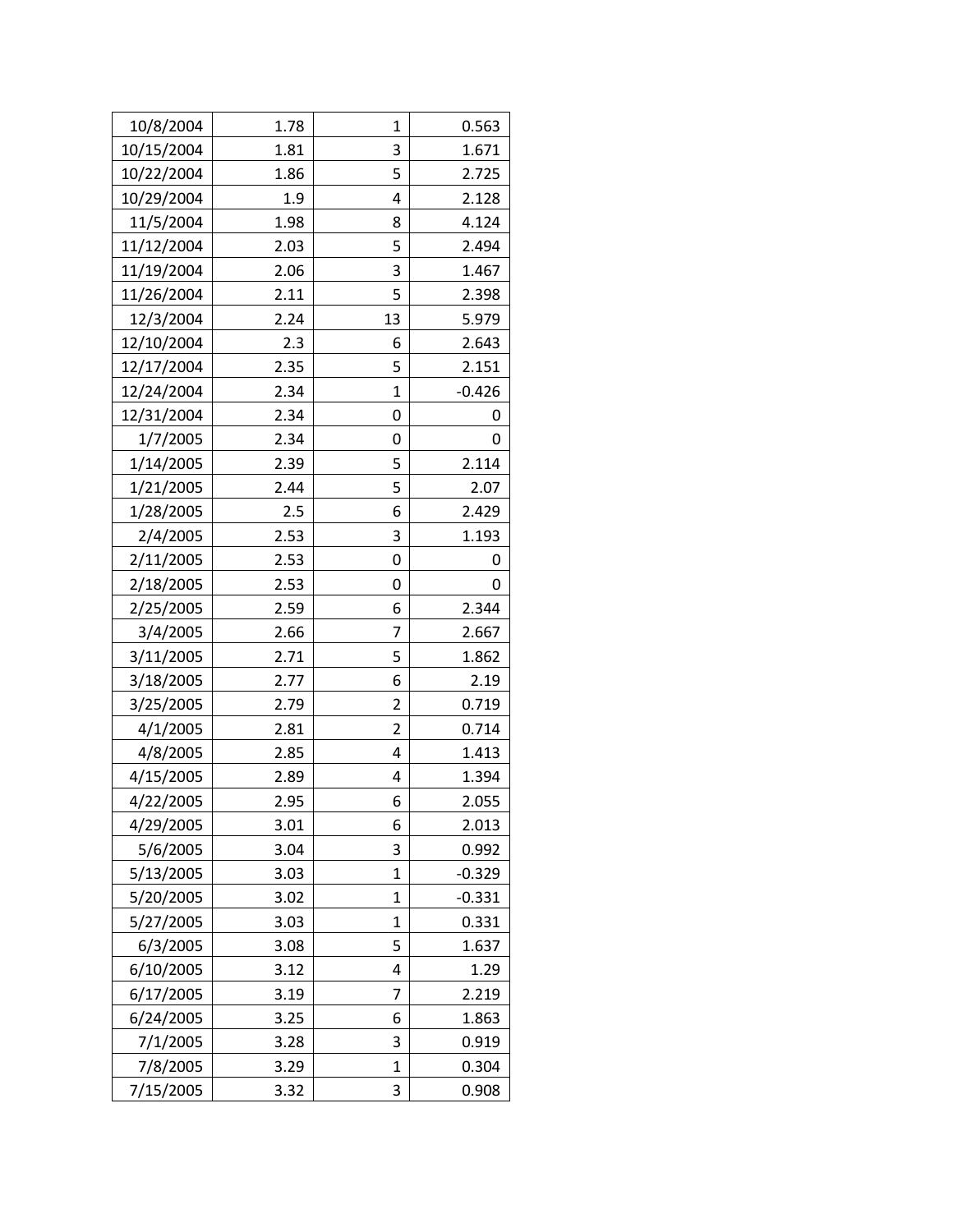| 7/22/2005              | 3.38 | 6     | 1.791 |
|------------------------|------|-------|-------|
| 7/29/2005              | 3.44 | 6     | 1.76  |
| Average                |      | 3.98  | 1.69  |
| <b>Weekly Variance</b> |      | 6.84  | 1.78  |
| Weekly Std. Dev.       |      | 2.62  | 1.33  |
| Annualized Std. Dev.   |      | 18.86 | 9.62  |

**Source:** *Federal Reserve Statistical Release H.15.*

Annualizing the two weekly volatility measures:

*Absolute rate change*:  $2.62 \times \sqrt{52} = 18.89$  basis points *Logarithm percentage change*:  $1.33 \times \sqrt{52}$  = 9.62%

If we use daily or monthly data to compute the standard deviation, the following formulas would be used to annualize:

Monthly standard deviation  $\times \sqrt{12}$ Daily standard deviation  $\times \sqrt{\text{Number of trading days in a year}}$ 

Note that annualizing of the daily volatility requires that the number of trading days in a year be determined. Market practice varies with respect to the number of trading days in the year that should be used in the annualizing formula above. Typically, either 250 days or 260 days are used. For many traders who use daily rates, the difference in the calculated historical annual volatility could be significant depending on the number of trading days assumed in a year. Specifically, the difference in the factor that the daily standard deviation will be multiplied by depending on the number of days assumed in the year is:

| Days Assumed | <b>Square Root of Days Assumed</b> |
|--------------|------------------------------------|
| 250          | 15.81                              |
| 260          | 16.12                              |

#### **KEY POINTS**

• An interest-rate model is a probabilistic description of how interest rates can change over time. A stochastic differential equation is the most commonly used mathematical tool for describing interest-rate movements that incorporate statistical properties of interest-rate movements (drift, volatility, and mean reversion).

• In practice, one-factor models are used to describe the behavior of interest rates; they assume that short-term interest rates follow some statistical process and that other interest rates in the term structure are related to short-term rates.

• In a one-factor model, the SDE expresses the interest-rate movement in terms of the change in the short rate over the time interval based on two components: (1) the expected direction of the change in the short rate (the drift term), and (2) a random process (the volatility term).

• Interest-rate models fall into two general categories: arbitrage-free models and equilibrium models.

• For arbitrage-free models, the analysis begins with the observed market price of benchmark instruments that are assumed to be fairly priced, and using those prices one derives a term structure that is consistent with observed market prices for the benchmark instruments. The model is referred to as arbitrage-free because it matches the observed prices of the benchmark instruments.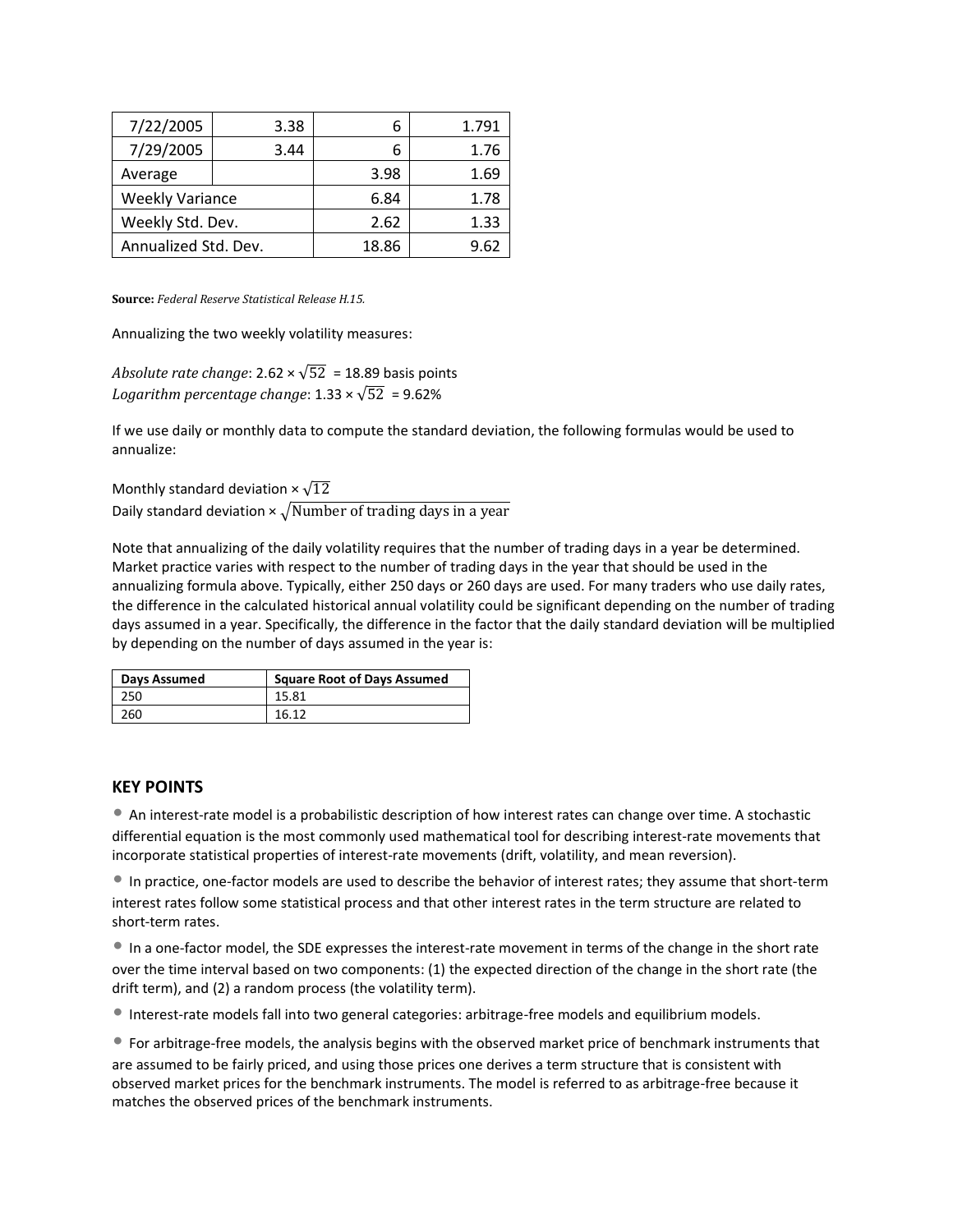• Equilibrium models attempt to describe the dynamics of the term structure using fundamental economic variables that are assumed to affect the interest-rate process.

• In practice, because of the difficulties of implementing equilibrium models, arbitrage-free models are used.

• The classification of a model as normal or lognormal is based on the assumed dynamics of the random component of the SDE. Normal models assume that interest-rate volatility is independent of the level of rates and therefore admits the possibility of negative interest rates. The lognormal models assume that interest-rate volatility is proportional to the level of rates, and therefore negative interest rates are not possible.

• Empirical evidence reviewed in this chapter regarding the relationship between interest-rate volatility and the level of rates suggests that the relationship is weak at interest-rate levels below 10%. However, for rates exceeding 10%, there tends to be a positive relationship. This evidence suggests that in rate environments below 10%, a normal model would be more descriptive of the behavior of interest rates than the lognormal model.

• Empirical tests also suggest that the impact of negative interest rates on pricing is minimal, and therefore one should not be overly concerned that a normal model admits the possibility of negative interest rates.

• Interest-rate volatility can be estimated using historical volatility or implied volatility.

• Historical volatility is calculated from observed rates over some period of time. When calculating historical volatility using daily observations, differences in annualized volatility occur for a given set of observations because of the different assumptions that can be made about the number of trading days in a year. Implied volatility is obtained using an option pricing model and observed prices for option-type derivative instruments.

#### **Questions**

**1.** What is meant by an interest-rate model?

**2.** Explain the following three properties of an interest-rate model:

**a.** drift

**b.** volatility

**c.** mean reversion

**3.** What is the commonly used mathematical tool for describing the movement of interest rates that can incorporate the properties of an interest-rate model?

**4. a.** Why is the most common interest-rate model used to describe the behavior of interest rates a one-factor model?

**b.** What is the one-factor in a one-factor interest-rate model?

**5.** What is meant by **a.** a normal model of interest rates? **b.** a lognormal model of interest rates?

**6.** Explain the treatment of the dynamics of the volatility term for the following interest-rate models:

- **a.** Vasicek model
- **b.** Dothan model
- **c.** Cox-Ingersoll-Ross model

**7.** What is an arbitrage-free interest-rate model?

**8. a.** What are the general characteristics of the Ho-Lee arbitrage-free interest-rate model? **b.** How does the Ho-Lee arbitrage-free interest-rate model differ from the Hull-White arbitrage-free interest-rate model?